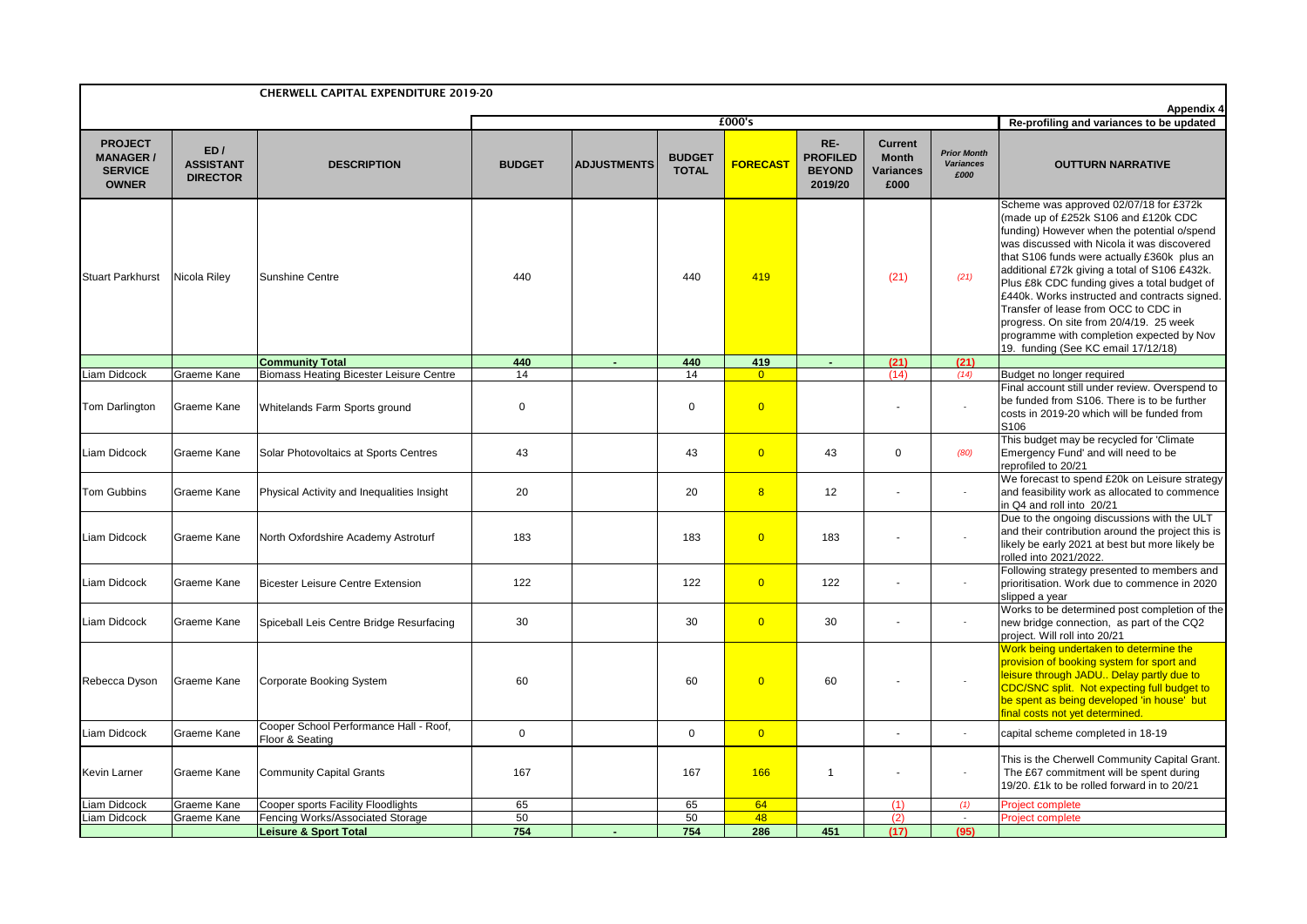|                                                                      |                                            | <b>CHERWELL CAPITAL EXPENDITURE 2019-20</b>                      |               |                    |                               |                 |                                                    |                                                            |                                                |                                                                                                                                                                                                                                                                                                                                                                                                                                                                                                  |
|----------------------------------------------------------------------|--------------------------------------------|------------------------------------------------------------------|---------------|--------------------|-------------------------------|-----------------|----------------------------------------------------|------------------------------------------------------------|------------------------------------------------|--------------------------------------------------------------------------------------------------------------------------------------------------------------------------------------------------------------------------------------------------------------------------------------------------------------------------------------------------------------------------------------------------------------------------------------------------------------------------------------------------|
|                                                                      |                                            |                                                                  |               |                    |                               | £000's          |                                                    |                                                            |                                                | <b>Appendix 4</b><br>Re-profiling and variances to be updated                                                                                                                                                                                                                                                                                                                                                                                                                                    |
| <b>PROJECT</b><br><b>MANAGER /</b><br><b>SERVICE</b><br><b>OWNER</b> | ED/<br><b>ASSISTANT</b><br><b>DIRECTOR</b> | <b>DESCRIPTION</b>                                               | <b>BUDGET</b> | <b>ADJUSTMENTS</b> | <b>BUDGET</b><br><b>TOTAL</b> | <b>FORECAST</b> | RE-<br><b>PROFILED</b><br><b>BEYOND</b><br>2019/20 | <b>Current</b><br><b>Month</b><br><b>Variances</b><br>£000 | <b>Prior Month</b><br><b>Variances</b><br>£000 | <b>OUTTURN NARRATIVE</b>                                                                                                                                                                                                                                                                                                                                                                                                                                                                         |
|                                                                      |                                            | Empty Homes Work-in-Default Recoverable                          | $\mathbf 0$   |                    | $\mathbf 0$                   |                 |                                                    |                                                            |                                                |                                                                                                                                                                                                                                                                                                                                                                                                                                                                                                  |
| <b>Tim Mills</b>                                                     | Gillian Douglas                            | <b>Disabled Facilities Grants</b>                                | 749           | 1,093              | 1,842                         | 1,300           | 542                                                |                                                            |                                                | expect to spend £1.3m but will need to roll<br>forward whatever is not spent because this is<br>Better Care Fund money and cannot be used<br>for other purposes. . On that basis we shall<br>not need DFG capital from the Council for<br>2020-21                                                                                                                                                                                                                                                |
| <b>Tim Mills</b>                                                     | Gillian Douglas                            | <b>Discretionary Grants Domestic Properties</b>                  | 304           |                    | 304                           | 150             | 50                                                 | (104)                                                      | (104)                                          | spend this year is rather uncertain and<br>depends heavily on the number of Landlords<br>Home Improvement Grants we can deliver.<br>We shall not spend more than £150k but it<br>may prove to be nearer £120k. The £104k<br>difference is not required this year and does<br>not need to be rolled forward. The 5-year<br>funding agreement for Discretionary Grants is<br>£150k pa until 2023-24. I propose that we<br>should roll forward any underspend against<br>our projected £200k spend. |
|                                                                      | Gillian Douglas                            | Abritas Upgrade                                                  | 52            |                    | 52                            | 52              |                                                    |                                                            |                                                | Upgrade of Abritas taking place so full spend<br>is expected.                                                                                                                                                                                                                                                                                                                                                                                                                                    |
|                                                                      |                                            | <b>Housing Total</b>                                             | 1,105         | 1.093              | 2,198                         | 1,502           | 592                                                | (104)                                                      | (104)                                          |                                                                                                                                                                                                                                                                                                                                                                                                                                                                                                  |
| <b>Ed Potter</b>                                                     | Graeme Kane                                | Car Park Refurbishments                                          | 192           |                    | 192                           | 150             | 42                                                 | $\sim$                                                     | $\sim$                                         | £42k to be slipped in to 20/21                                                                                                                                                                                                                                                                                                                                                                                                                                                                   |
| Ed Potter                                                            | Graeme Kane                                | <b>Energy Efficiency Projects</b>                                | 15            |                    | 15                            | 15              |                                                    | $\sim$                                                     | $\sim$                                         | Anticipated full spend in 19/20<br>Spend should be against 40028, journal                                                                                                                                                                                                                                                                                                                                                                                                                        |
| <b>Ed Potter</b>                                                     | Graeme Kane                                | Glass Bank Recycling Scheme                                      | $\mathbf 0$   |                    | $\mathbf{0}$                  | $\overline{0}$  |                                                    |                                                            | $\overline{7}$                                 | required                                                                                                                                                                                                                                                                                                                                                                                                                                                                                         |
| <b>Ed Potter</b>                                                     | Graeme Kane                                | <b>Public Conveniences</b>                                       | 250           |                    | 250                           | 250             | $\mathbf 0$                                        |                                                            |                                                | £50k to be passed to castle quay 2 -<br>confirmation expected in period 10 once<br>refurbishement at claremont completed                                                                                                                                                                                                                                                                                                                                                                         |
| <b>Ed Potter</b>                                                     | Graeme Kane                                | Off Road Parking                                                 | 18            |                    | 18                            | $\overline{0}$  | $\overline{18}$                                    |                                                            | $\sim$                                         | £18k to be slipped in to 20/21                                                                                                                                                                                                                                                                                                                                                                                                                                                                   |
| Ed Potter                                                            | Graeme Kane                                | Vehicle Replacement Programme                                    | 1,179         |                    | 1,179                         | 1,179           |                                                    |                                                            | 21                                             | Anticipated full spend in 19/20 - confirmation<br>expected in period 10                                                                                                                                                                                                                                                                                                                                                                                                                          |
| <b>Ed Potter</b>                                                     | Graeme Kane                                | Wheeled Bin Replacement Scheme                                   | 45            |                    | 45                            | 45              |                                                    | $\sim$                                                     | $\sim$                                         | Fully committed 19/20                                                                                                                                                                                                                                                                                                                                                                                                                                                                            |
| <b>Ed Potter</b>                                                     | Graeme Kane                                | Urban City Electricity Installations                             | 15            |                    | 15                            | 15              |                                                    | $\sim$                                                     | $\sim$                                         | Anticipated full spend in 19/20                                                                                                                                                                                                                                                                                                                                                                                                                                                                  |
| Ed Potter                                                            | Graeme Kane                                | Vehicle Lifting Equipment                                        | 20            |                    | 20                            | 19              |                                                    | (1)                                                        | $\sim$                                         | Fully committed 19/20                                                                                                                                                                                                                                                                                                                                                                                                                                                                            |
| <b>Ed Potter</b>                                                     | Graeme Kane                                | <b>Container Bin Replacement</b>                                 | 20            |                    | 20                            | 20              |                                                    | $\blacksquare$                                             | $\overline{\phantom{a}}$                       | Anticipated full spend in 19/20                                                                                                                                                                                                                                                                                                                                                                                                                                                                  |
| <b>Ed Potter</b>                                                     | Graeme Kane                                | <b>Commercial Waste Containers</b>                               | 12            |                    | 12                            | 8               | 4                                                  | $\sim$                                                     | $\overline{\phantom{a}}$                       | £4k to be slipped in to 19/20                                                                                                                                                                                                                                                                                                                                                                                                                                                                    |
| Ed Potter                                                            | Graeme Kane                                | On Street Recycling Bins                                         | 25            |                    | 25                            | 20              | $\overline{5}$                                     | $\sim$                                                     | $\sim$                                         | £5k to be slipped in to 19/20                                                                                                                                                                                                                                                                                                                                                                                                                                                                    |
| <b>Ed Potter</b>                                                     | Graeme Kane                                | Thorpe Lane Depot Capacity Enhancement                           | 50            |                    | 50                            | 52              |                                                    | 2                                                          | $\overline{c}$                                 | Slight Overspend in 19/20                                                                                                                                                                                                                                                                                                                                                                                                                                                                        |
|                                                                      |                                            | <b>Environment - Environment</b>                                 | 1,841         | $\blacksquare$     | 1,841                         | 1,773           | 69                                                 | $\mathbf{1}$                                               | 30                                             |                                                                                                                                                                                                                                                                                                                                                                                                                                                                                                  |
|                                                                      |                                            | <b>Wellbeing, Environmental &amp; Regulatory</b><br><b>Total</b> | 4,140         | 1,093              | 5,233                         | 3,980           | 1,112                                              | (141)                                                      | (190)                                          |                                                                                                                                                                                                                                                                                                                                                                                                                                                                                                  |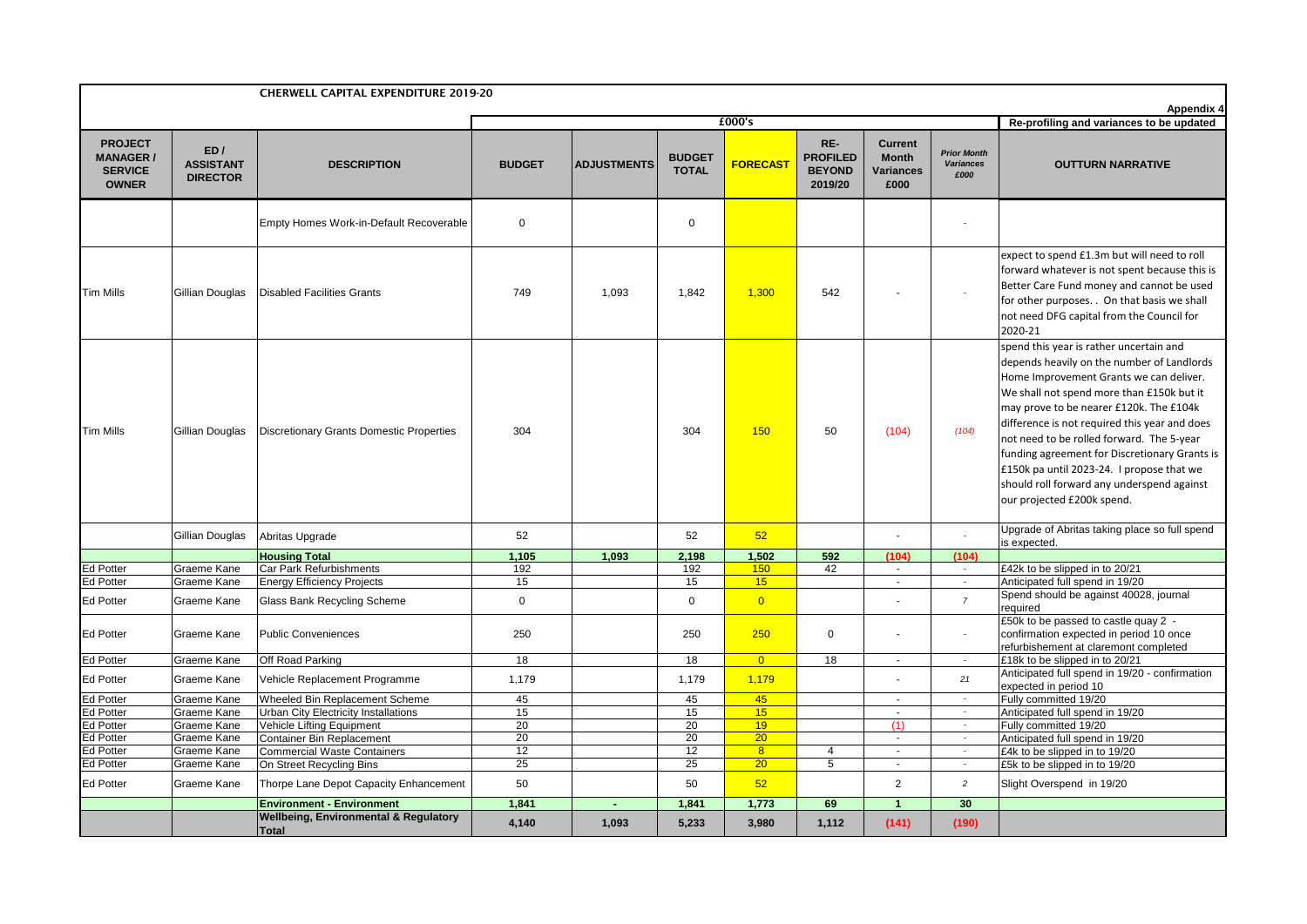|                                                                      |                                            | <b>CHERWELL CAPITAL EXPENDITURE 2019-20</b>         |               |                    |                               |                 |                                                    |                                                            |                                                | <b>Appendix 4</b>                                                                                                                  |
|----------------------------------------------------------------------|--------------------------------------------|-----------------------------------------------------|---------------|--------------------|-------------------------------|-----------------|----------------------------------------------------|------------------------------------------------------------|------------------------------------------------|------------------------------------------------------------------------------------------------------------------------------------|
|                                                                      |                                            |                                                     |               |                    |                               | £000's          |                                                    |                                                            |                                                | Re-profiling and variances to be updated                                                                                           |
| <b>PROJECT</b><br><b>MANAGER /</b><br><b>SERVICE</b><br><b>OWNER</b> | ED/<br><b>ASSISTANT</b><br><b>DIRECTOR</b> | <b>DESCRIPTION</b>                                  | <b>BUDGET</b> | <b>ADJUSTMENTS</b> | <b>BUDGET</b><br><b>TOTAL</b> | <b>FORECAST</b> | RE-<br><b>PROFILED</b><br><b>BEYOND</b><br>2019/20 | <b>Current</b><br><b>Month</b><br><b>Variances</b><br>£000 | <b>Prior Month</b><br><b>Variances</b><br>£000 | <b>OUTTURN NARRATIVE</b>                                                                                                           |
| Jane Norman                                                          | <b>Robert Jolley</b>                       | <b>Community Centre Refurbishments</b>              | 84            |                    | 84                            | 84              |                                                    | $\sim$                                                     | $\sim$                                         | Anticipated full spend in 19/20                                                                                                    |
| Jane Norman                                                          | <b>Robert Jolley</b>                       | The Hill Youth Community Centre                     | 989           | (989)              | 0                             | $\overline{0}$  |                                                    | $\sim$                                                     | $\sim$                                         | duplicate code, see 40107 for The Hill project                                                                                     |
| Andrew Bowe                                                          | Robert Jolley                              | <b>East West Railways</b>                           | 1,450         |                    | 1,450                         | $\overline{0}$  | 1,450                                              | $\blacksquare$                                             | $\overline{\phantom{a}}$                       | Ongoing investigation - see AB email 5/12/19                                                                                       |
| Robert Jolley                                                        | Paul Feehily                               | Graven Hill - Loans and Equity                      | 13,000        |                    | 13,000                        | 13,000          |                                                    | $\sim$                                                     | $\sim$                                         | This drawn based on the funding requirements<br>of Graven Hill but should be drawn in full by<br>the year end.                     |
| Jenny Barker                                                         | Robert Jolley                              | <b>NW Bicester Eco Business Centre</b>              | 68            |                    | 68                            | 68              |                                                    | $\omega$                                                   | $\epsilon$                                     | Anticipated full spend in 19/20 - emailed JB                                                                                       |
| Jane Norman                                                          | Robert Jolley                              | Cher Com Led Prog The Hill Com Centre               | 110           | 989                | 1,099                         | 1,099           |                                                    |                                                            |                                                | Project is on target for completion in 2019/20<br>and is on budget.                                                                |
| Jane Norman                                                          | Robert Jolley                              | Orchard Lodge (Phase 1)                             | $\mathbf 0$   |                    | $\mathbf 0$                   | (2)             |                                                    | (2)                                                        |                                                |                                                                                                                                    |
| Jane Norman                                                          | Robert Jolley                              | Old Place Yard (Phase 1)                            | $\mathbf 0$   |                    | $\Omega$                      | 17              |                                                    | 17                                                         |                                                |                                                                                                                                    |
| Jane Norman                                                          | Robert Jolley                              | Coach House Mews (Phase 1)                          | 0             |                    | $\mathbf{0}$                  | (355)           |                                                    | (355)                                                      |                                                | Remaining schemes in this phase are or will                                                                                        |
| Jane Norman                                                          | Robert Jolley                              | Banbury Ambulance Station (Phase 1)                 | 0             |                    | $\mathbf 0$                   | 14              |                                                    | 14                                                         |                                                |                                                                                                                                    |
| Jane Norman                                                          | Robert Jolley                              | Fairway Methodist Church (Phase 1)                  | $\mathbf 0$   |                    | $\mathbf 0$                   | 326             |                                                    | 326                                                        |                                                | complete in this financial year.                                                                                                   |
| Jane Norman                                                          | Robert Jolley                              | Juniper Court/Drapers (Phase 1)                     | $\mathbf 0$   |                    | $\Omega$                      | $\overline{0}$  |                                                    | 0                                                          |                                                |                                                                                                                                    |
| Jane Norman                                                          | Robert Jolley                              | Spring Gardens (Phase 1)                            | $\mathbf 0$   |                    | $\mathbf 0$                   | (1)             |                                                    | (1)                                                        |                                                |                                                                                                                                    |
| Jane Norman                                                          | Robert Jolley                              | Newton Close (Phase 1)                              | $\mathbf 0$   |                    | $\mathbf{0}$                  | $\overline{0}$  |                                                    | $\mathbf 0$                                                |                                                |                                                                                                                                    |
| Jane Norman                                                          | Robert Jolley                              | Admiral Holland Redevelopment Project<br>(phase 1b) | 2,380         |                    | 2,380                         | 2,086           | 294                                                | $\overline{\phantom{a}}$                                   | 6                                              | Total budget for Phase 1b £3,554m (held in<br>cc40154). Anticipated full spend in 19/20 for<br>Admiral Holland & Creampot Crescent |
| Jane Norman                                                          | <b>Robert Jolley</b>                       | Creampot Crescent Cropredy (phase 1b)               | 201           |                    | 201                           | 207             |                                                    | 6                                                          | $\overline{7}$                                 | however Bicester Library is on hold.                                                                                               |
| Jane Norman                                                          | <b>Robert Jolley</b>                       | Bicester Library (phase 1b)                         | 973           |                    | 973                           | 17              | 956                                                | $\mathbf{r}$                                               | 8                                              |                                                                                                                                    |
| Jane Norman                                                          | Robert Jolley                              | Build Programme (Phase 2)                           | 672           |                    | 672                           | $\overline{0}$  | 672                                                | (0)                                                        |                                                |                                                                                                                                    |
| Jane Norman                                                          | Robert Jolley                              | Bretch Hill Reservoir (Thames Water Site) (P        | 6964          |                    | 6,964                         | $\overline{20}$ | 6,944                                              | $\mathbf 0$                                                | $\sim$                                         |                                                                                                                                    |
| Jane Norman                                                          | Robert Jolley                              | Trades & Labour Club (Phase 2)                      | 1542          |                    | 1,542                         | $\overline{0}$  | 1,542                                              | (0)                                                        | $\sim$                                         |                                                                                                                                    |
| Jane Norman                                                          | Robert Jolley                              | Angus Close (Phase 2)                               | 344           |                    | 344                           | $\overline{0}$  | 344                                                | (0)                                                        | $\sim$                                         | The programme is being reviewed, more will                                                                                         |
| Jane Norman<br>Jane Norman                                           | Robert Jolley<br>Robert Jolley             | Nizewell Head (Phase 2)<br>Leys Close (Phase 2)     | 198<br>276    |                    | 198<br>276                    | 10<br>24        | 188<br>252                                         | (0)<br>(0)                                                 |                                                | be known by Q3                                                                                                                     |
| Jane Norman                                                          | Robert Jolley                              | Bullmarsh Close (Phase 2)                           | 354           |                    | 354                           | 64              | 290                                                | (0)                                                        | $\sim$                                         |                                                                                                                                    |
| Jane Norman                                                          | Robert Jolley                              | Buchanan Road/Woodpiece Road (Phase 2)              | 163           |                    | 163                           | $\overline{0}$  | 163                                                | $\mathbf 0$                                                | $\sim$                                         |                                                                                                                                    |
| Jane Norman                                                          | Robert Jolley                              | Park Road (Phase 2)                                 | 196           |                    | 196                           | $\overline{0}$  | 196                                                | (0)                                                        | $\overline{\phantom{a}}$                       |                                                                                                                                    |
| Jane Norman                                                          | Robert Jolley                              | Wykham Lane (Phase 2)                               | 189           |                    | 189                           | 5 <sup>5</sup>  | 184                                                | $\mathbf 0$                                                | $\sim$                                         |                                                                                                                                    |
|                                                                      |                                            | Place & Growth - Economy &<br><b>Regeneration</b>   | 30,155        | $\mathbf{0}$       | 30,155                        | 16,684          | 13,475                                             | $\overline{\mathbf{4}}$                                    | 21                                             |                                                                                                                                    |
|                                                                      |                                            | <b>Place &amp; Growth Total</b>                     | 30,155        | $\blacksquare$     | 30,155                        | 16,684          | 13,475                                             | $\overline{4}$                                             | 21                                             |                                                                                                                                    |
| Natasha Barnes                                                       | Claire Taylor                              | <b>Customer Self-Service Portal CRM Solution</b>    | $\mathbf 0$   |                    | $\mathbf 0$                   | $\overline{0}$  |                                                    | $\overline{\phantom{a}}$                                   |                                                |                                                                                                                                    |
| <b>Tim Spiers</b>                                                    | Claire Taylor                              | EXKI PROD capy fwd planning IT hardware             | $\mathbf 0$   |                    | $\mathbf{0}$                  | $\overline{0}$  |                                                    |                                                            | 13                                             | Move to 40071 (included in forecast)                                                                                               |
| Rakesh Kumar                                                         | Claire Taylor                              | Land & Property Harmonisation                       | 249           |                    | 249                           | 288             |                                                    | 39                                                         | (105)                                          | Entec, extra resourcs (PM) and 2 new systems<br>needed                                                                             |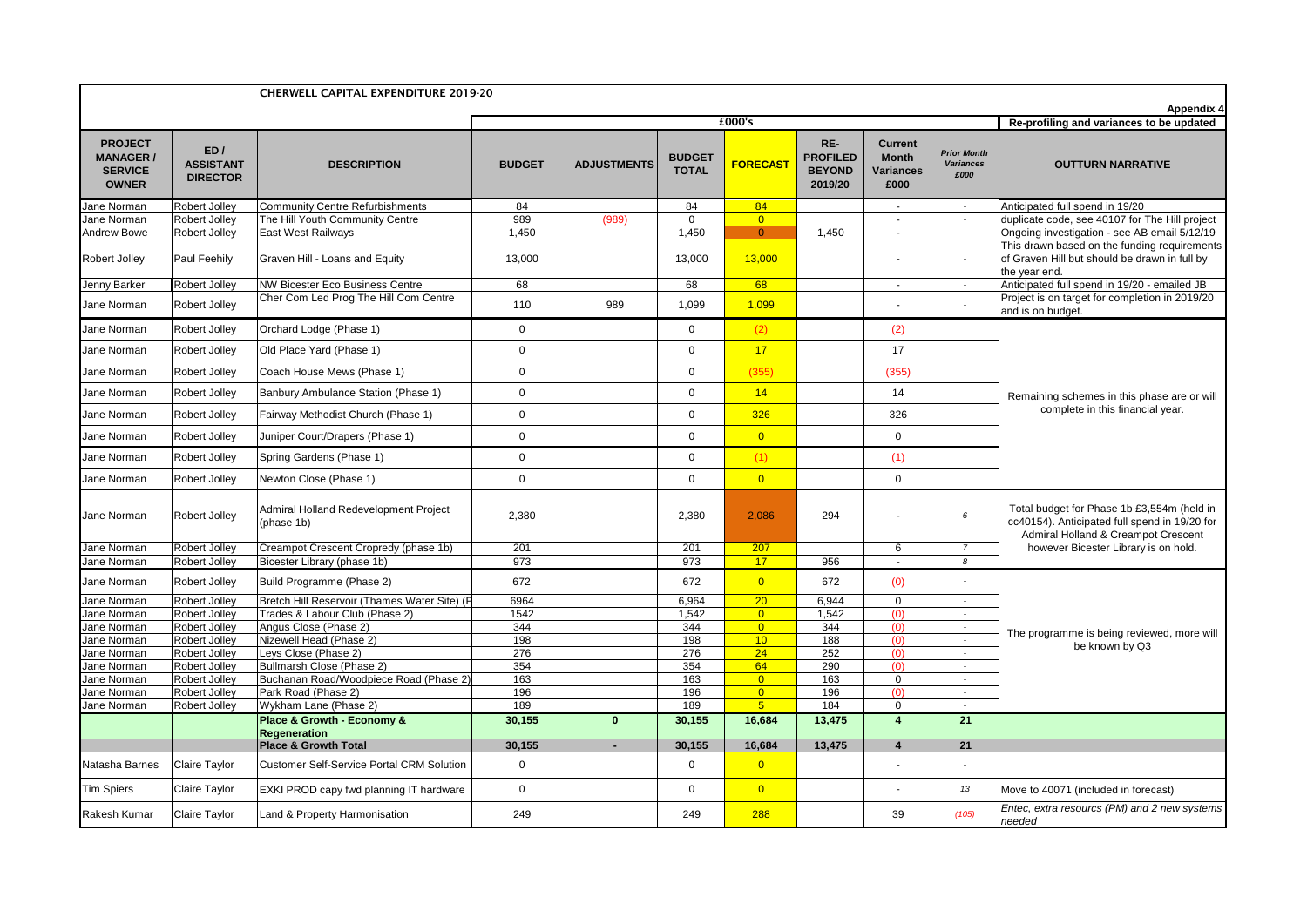|                                                                     |                                            | <b>CHERWELL CAPITAL EXPENDITURE 2019-20</b>            |               |                    |                               |                 |                                                    |                                                     |                                                |                                                                                                                                                                                                                                                                                                                                                                                                                                                                                                                                                                                                                                                         |  |
|---------------------------------------------------------------------|--------------------------------------------|--------------------------------------------------------|---------------|--------------------|-------------------------------|-----------------|----------------------------------------------------|-----------------------------------------------------|------------------------------------------------|---------------------------------------------------------------------------------------------------------------------------------------------------------------------------------------------------------------------------------------------------------------------------------------------------------------------------------------------------------------------------------------------------------------------------------------------------------------------------------------------------------------------------------------------------------------------------------------------------------------------------------------------------------|--|
|                                                                     |                                            |                                                        |               |                    |                               | £000's          |                                                    |                                                     |                                                | Appendix 4<br>Re-profiling and variances to be updated                                                                                                                                                                                                                                                                                                                                                                                                                                                                                                                                                                                                  |  |
| <b>PROJECT</b><br><b>MANAGER/</b><br><b>SERVICE</b><br><b>OWNER</b> | ED/<br><b>ASSISTANT</b><br><b>DIRECTOR</b> | <b>DESCRIPTION</b>                                     | <b>BUDGET</b> | <b>ADJUSTMENTS</b> | <b>BUDGET</b><br><b>TOTAL</b> | <b>FORECAST</b> | RE-<br><b>PROFILED</b><br><b>BEYOND</b><br>2019/20 | <b>Current</b><br><b>Month</b><br>Variances<br>£000 | <b>Prior Month</b><br><b>Variances</b><br>£000 | <b>OUTTURN NARRATIVE</b>                                                                                                                                                                                                                                                                                                                                                                                                                                                                                                                                                                                                                                |  |
| <b>Tim Spiers</b>                                                   | Claire Taylor                              | 5 Year Rolling HW / SW Replacement Prog                | 69            |                    | 69                            | 57              |                                                    | (12)                                                |                                                | Planned to complete by end of FY - Windows<br>10/Office 365 roll out and computer<br>replacement.                                                                                                                                                                                                                                                                                                                                                                                                                                                                                                                                                       |  |
| <b>Tim Spiers</b>                                                   | Claire Taylor                              | <b>Business Systems Harmonisation</b><br>Programme     | 40            |                    | 40                            | $\overline{0}$  |                                                    | (40)                                                | (16)                                           | Rolling budget supporting joint teams.<br>Forecasted 25K under budget to offset other<br>overspends                                                                                                                                                                                                                                                                                                                                                                                                                                                                                                                                                     |  |
|                                                                     |                                            | Website Redevelopment                                  | $\mathbf 0$   |                    |                               | $\overline{1}$  |                                                    |                                                     |                                                |                                                                                                                                                                                                                                                                                                                                                                                                                                                                                                                                                                                                                                                         |  |
| <b>Tim Spiers</b>                                                   | Claire Taylor                              | Upgrade Uninterrupted Pwr Supp Back up /<br>Datacentre | 19            |                    | 19                            | 13              |                                                    | (6)                                                 | $\sim$                                         | Migrate remaining services to data centre<br>(19K includes 5K journal for IDOX)                                                                                                                                                                                                                                                                                                                                                                                                                                                                                                                                                                         |  |
| <b>Tim Spiers</b>                                                   | Claire Taylor                              | <b>IT Strategy Review</b>                              | 105           |                    | 105                           | 92              |                                                    | (13)                                                | 42                                             | 117 in actuals = 108 for Q1 plus 12K for extra<br>July Entec invoice less a 3K credit from SNC<br>for Q2. Plus 9,800 for Q2. Have removed<br>commitment figure on this spreadsheet as all<br>ENTEC invoices up to end of Dec accounted<br>for elsewhere (in forecasts)to avoid double<br>accounting. .For October works the charges<br>are $1200-408(SNC) = 1K$ . Estimated charges<br>for Nov and Dec works = $1K \times 2$ . From Oct<br>onwards this should be in revenue so 13K will<br>be moved over. Credit of 35K is for SNC<br>income for Entec Q1. Adjustment is removing<br>14K actuals for Nov as all these costs<br>accounted for elsewhere |  |
| <b>Tim Spiers</b>                                                   | Claire Taylor                              | <b>Digital Portal</b>                                  | $\mathbf 0$   |                    | $\mathbf 0$                   | $\overline{0}$  |                                                    |                                                     | 42                                             | 4K is old PO (now cancelled).39K to be<br>journalled to 40170                                                                                                                                                                                                                                                                                                                                                                                                                                                                                                                                                                                           |  |
| <b>Tim Spiers</b>                                                   | Claire Taylor                              | Land & Property Harmonisation                          | $\mathbf 0$   |                    | $\mathbf 0$                   | $\overline{0}$  |                                                    |                                                     |                                                | Planned to complete by end of FY,<br>replacement land and property systems                                                                                                                                                                                                                                                                                                                                                                                                                                                                                                                                                                              |  |
| <b>Tim Spiers</b>                                                   | Claire Taylor                              | <b>Customer Excellence &amp; Digital Transfer</b>      | 112           |                    | 112                           | 85              |                                                    | (27)                                                |                                                | Replace CRM system by end of year. Actuals<br>includes Q2 recharge in from SNC for Entec,<br>14K for Entec for Q2 and 38K journalled over<br>from 40149. ENTEC October works the<br>charges are £5,425-£2,170 = £3,255.<br>Estimated charges for Nov and Dec costs = 3K<br>x 2. 25K extra costs are per PN and slip 14.<br>Credit of 16K is for charge to SNC for 40% of<br>the 39K journalled over from 40149. Extra 25K<br>now needed and built in accordingly                                                                                                                                                                                        |  |
| Hedd Vaughan-<br>Evans                                              | Claire Taylor                              | <b>Unified Communications</b>                          | 112           |                    | 112                           | 131             |                                                    | 19                                                  | 25                                             | 50% now invoiced to SNC                                                                                                                                                                                                                                                                                                                                                                                                                                                                                                                                                                                                                                 |  |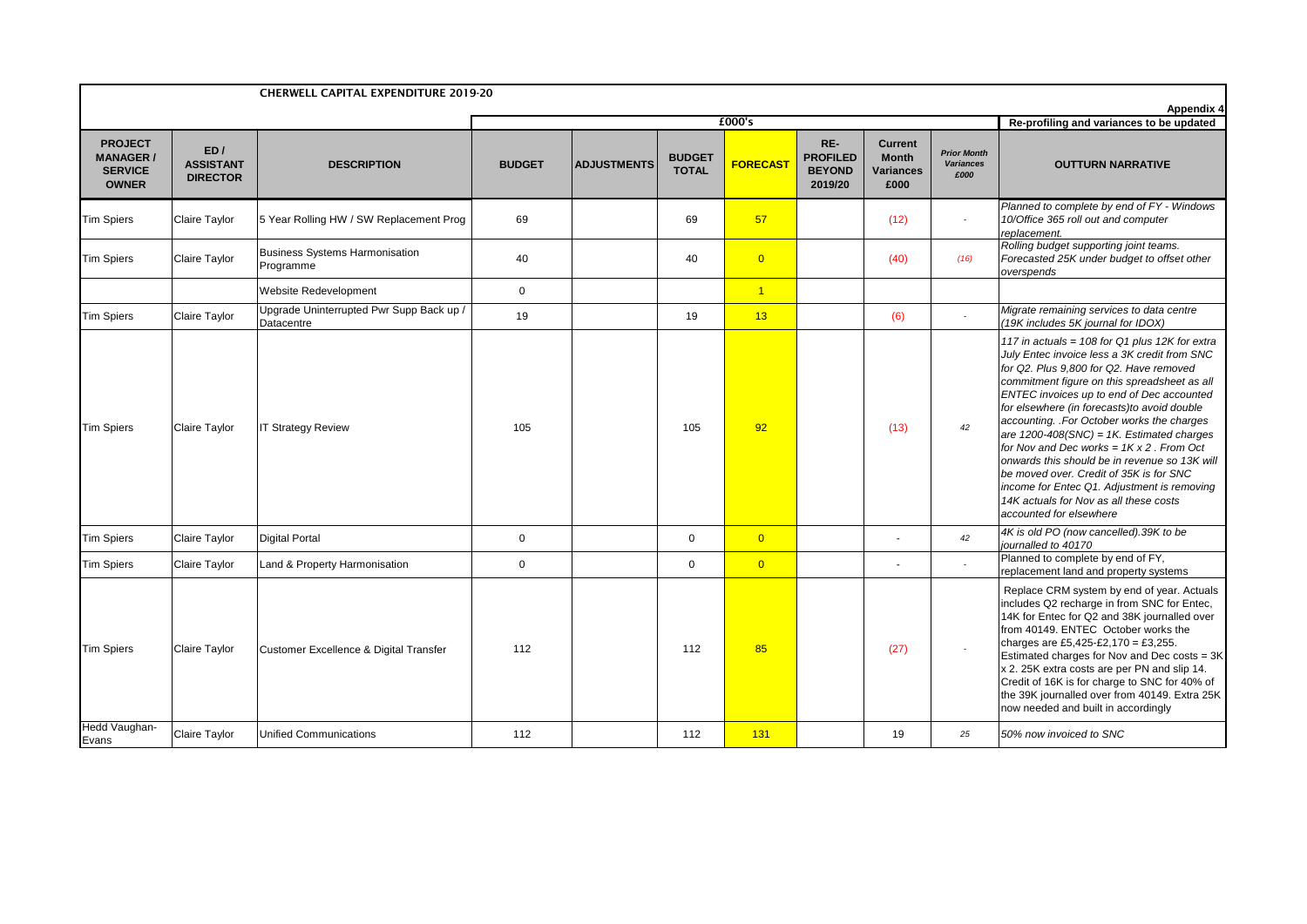|                                                                     |                                            | <b>CHERWELL CAPITAL EXPENDITURE 2019-20</b>      |               |                    |                               |                 |                                                    |                                                     |                                                | <b>Appendix 4</b>                                                                                                                                                                                                                                                                                                                                                                                                                                                                                                                                                                                                                |
|---------------------------------------------------------------------|--------------------------------------------|--------------------------------------------------|---------------|--------------------|-------------------------------|-----------------|----------------------------------------------------|-----------------------------------------------------|------------------------------------------------|----------------------------------------------------------------------------------------------------------------------------------------------------------------------------------------------------------------------------------------------------------------------------------------------------------------------------------------------------------------------------------------------------------------------------------------------------------------------------------------------------------------------------------------------------------------------------------------------------------------------------------|
|                                                                     |                                            |                                                  |               |                    |                               | £000's          |                                                    |                                                     |                                                | Re-profiling and variances to be updated                                                                                                                                                                                                                                                                                                                                                                                                                                                                                                                                                                                         |
| <b>PROJECT</b><br><b>MANAGER/</b><br><b>SERVICE</b><br><b>OWNER</b> | ED/<br><b>ASSISTANT</b><br><b>DIRECTOR</b> | <b>DESCRIPTION</b>                               | <b>BUDGET</b> | <b>ADJUSTMENTS</b> | <b>BUDGET</b><br><b>TOTAL</b> | <b>FORECAST</b> | RE-<br><b>PROFILED</b><br><b>BEYOND</b><br>2019/20 | <b>Current</b><br><b>Month</b><br>Variances<br>£000 | <b>Prior Month</b><br><b>Variances</b><br>£000 | <b>OUTTURN NARRATIVE</b>                                                                                                                                                                                                                                                                                                                                                                                                                                                                                                                                                                                                         |
| Hedd Vaughan-<br>Evans                                              | Claire Taylor                              | WIFI Replacement                                 | 38            |                    | 38                            | 53              |                                                    | 16                                                  | $\mathcal{L}_{\mathcal{A}}$                    | <b>ENTEC: For Q2 the charges to this cost centre</b><br>are £7000-£2800 (SNC) in actuals. For<br>October works the charges are £2,800 less<br>£1,120 = £1,680. Estimated charges for Nov<br>and Dec works = $2Kx2 = 4K$ . Remaining 39K<br>in commitments added by RA as can see cost<br>for WIFI network solution in Civica (after report<br>was run) and 25K for professional services.<br>Have assumed these will be charged to SNC<br>at 40%                                                                                                                                                                                 |
|                                                                     |                                            | <b>Information Technology Total</b>              | 744           | $\sim$             | 744                           | 720             | $\blacksquare$                                     | (25)                                                | $\overline{1}$                                 | derspend need for Phase 2 next year as per F                                                                                                                                                                                                                                                                                                                                                                                                                                                                                                                                                                                     |
| Karen Edwards                                                       | Claire Taylor                              | HR / Payroll System replacement                  | 125           |                    | 125                           | 182             |                                                    | 57                                                  | $\omega$                                       | As is plus 15K for Entec (change man) for July<br>Sept plus 15K est for Jan - March. Looking to<br>cover this overspend elsewhere                                                                                                                                                                                                                                                                                                                                                                                                                                                                                                |
|                                                                     |                                            | Elections Polling Booth and Count Tables         | $\mathbf 0$   |                    | $\Omega$                      |                 |                                                    |                                                     | ÷,                                             |                                                                                                                                                                                                                                                                                                                                                                                                                                                                                                                                                                                                                                  |
|                                                                     |                                            | HR, OD and Payroll Total                         | 125           | $\blacksquare$     | 125                           | 182             | $\blacksquare$                                     | 57                                                  | $\blacksquare$                                 |                                                                                                                                                                                                                                                                                                                                                                                                                                                                                                                                                                                                                                  |
|                                                                     |                                            | <b>Customers &amp; Service Development Total</b> | 869           | $\mathbf{0}$       | 869                           | 902             | $\mathbf{0}$                                       | 33                                                  | $\overline{1}$                                 |                                                                                                                                                                                                                                                                                                                                                                                                                                                                                                                                                                                                                                  |
| Dominic Oakeshott Adele Taylor                                      |                                            | <b>Financial System Upgrade</b>                  | $\mathbf 0$   |                    | $\mathbf 0$                   | $\overline{0}$  | $\mathbf 0$                                        | $\sim$                                              | $\sim$                                         |                                                                                                                                                                                                                                                                                                                                                                                                                                                                                                                                                                                                                                  |
|                                                                     |                                            | Antelope garage                                  | $\mathbf 0$   |                    |                               |                 |                                                    |                                                     |                                                |                                                                                                                                                                                                                                                                                                                                                                                                                                                                                                                                                                                                                                  |
| <b>Belinda Green</b>                                                | Adele Taylor                               | Academy Harmonisation                            | 144           |                    | 144                           | 144             | $\Omega$                                           |                                                     | $\overline{\phantom{a}}$                       | Costs fron ENTEC = 4K. The capital pot was<br>established to support the project to transfer<br>the CDC Revs and Bens data from the legacy<br>software system, Northgate, to the Academy<br>system. Although the data migration took<br>place in 2017 there are a number of modules<br>(which came as part of the original system<br>contract) that are still to be implemented<br>including OD customer portal, automation of<br>new claims for benefits and CT<br>discounts/exemptions, templating. These are<br>all in the work plan for 19/20. £57k reprofiled<br>from 18/19<br>Budget for project is no longer required, an |
| Dominic Oakeshott Adele Taylor                                      |                                            | New E-Tenderings Portal for Procurement          | 30            |                    | 30                            | $\overline{0}$  | $\mathbf 0$                                        | (30)                                                | (30)                                           | additional module to the existing e-tendering<br>portal was purchased.                                                                                                                                                                                                                                                                                                                                                                                                                                                                                                                                                           |
| Dominic Oakeshot Adele Taylor                                       |                                            | Finance Replacement System                       | 210           |                    | 210                           | 210             | 0                                                  |                                                     | ÷,                                             | $Q2 \text{ costs} = £10,363$ . Oct costs = £3,800.<br>Assume £3,800 for Nov, Dec, Jan. 26K to<br>come into actuals for ENTEC                                                                                                                                                                                                                                                                                                                                                                                                                                                                                                     |
|                                                                     |                                            | <b>Finance Total</b>                             | 384           |                    | 384                           | 354             |                                                    | (30)                                                | (30)                                           |                                                                                                                                                                                                                                                                                                                                                                                                                                                                                                                                                                                                                                  |
| Stuart Parkhurst Robert Fuzesi                                      |                                            | <b>Condition Survey Works</b>                    | 2             |                    | 2                             | $\Omega$        | $\Omega$                                           | (2)                                                 | (2)                                            | Works completed                                                                                                                                                                                                                                                                                                                                                                                                                                                                                                                                                                                                                  |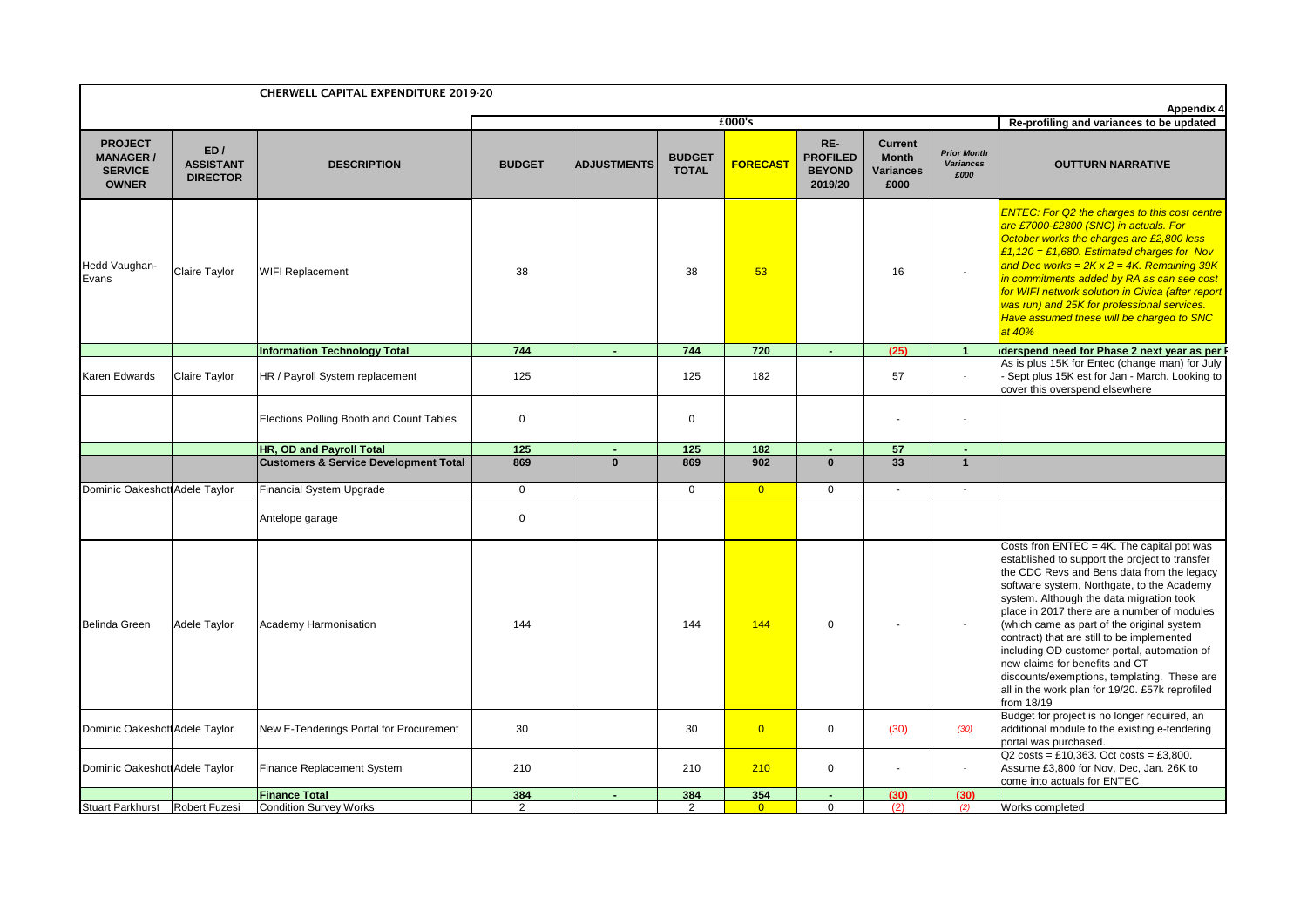|                                                                     |                                              | <b>CHERWELL CAPITAL EXPENDITURE 2019-20</b>                                        |               |                    |                               |                 |                                                    |                                                     |                                                |                                                                                                                                                                                                                                                                                                                                          |
|---------------------------------------------------------------------|----------------------------------------------|------------------------------------------------------------------------------------|---------------|--------------------|-------------------------------|-----------------|----------------------------------------------------|-----------------------------------------------------|------------------------------------------------|------------------------------------------------------------------------------------------------------------------------------------------------------------------------------------------------------------------------------------------------------------------------------------------------------------------------------------------|
|                                                                     |                                              |                                                                                    |               |                    |                               | £000's          |                                                    |                                                     |                                                | <b>Appendix 4</b><br>Re-profiling and variances to be updated                                                                                                                                                                                                                                                                            |
| <b>PROJECT</b><br><b>MANAGER/</b><br><b>SERVICE</b><br><b>OWNER</b> | ED/<br><b>ASSISTANT</b><br><b>DIRECTOR</b>   | <b>DESCRIPTION</b>                                                                 | <b>BUDGET</b> | <b>ADJUSTMENTS</b> | <b>BUDGET</b><br><b>TOTAL</b> | <b>FORECAST</b> | RE-<br><b>PROFILED</b><br><b>BEYOND</b><br>2019/20 | <b>Current</b><br><b>Month</b><br>Variances<br>£000 | <b>Prior Month</b><br><b>Variances</b><br>£000 | <b>OUTTURN NARRATIVE</b>                                                                                                                                                                                                                                                                                                                 |
| <b>Stuart Parkhurst</b>                                             | <b>Robert Fuzesi</b>                         | <b>Bradley Arcade Roof Repairs</b>                                                 | 30            |                    | 30                            | 30              | $\mathbf 0$                                        |                                                     |                                                | Works partially completed, further<br>investigation required to complete works<br>scope to be created. On target for spend of<br>£30K                                                                                                                                                                                                    |
|                                                                     |                                              | <b>Bicester Town Centre Redevelopment</b>                                          | $\mathbf 0$   |                    | $\Omega$                      |                 | $\Omega$                                           |                                                     |                                                |                                                                                                                                                                                                                                                                                                                                          |
| <b>Stuart Parkhurst</b>                                             | <b>Robert Fuzesi</b>                         | <b>Community Buildings - Remedial Works</b>                                        | $\mathbf 0$   |                    | $\Omega$                      | $\overline{0}$  | $\Omega$                                           | $\sim$                                              |                                                | Works completed, PO to be closed                                                                                                                                                                                                                                                                                                         |
| <b>Chris Hipkiss</b>                                                | Robert Fuzesi                                | Spiceball Riverbank Reinstatement                                                  | 50            |                    | 50                            | 50              | $\mathbf 0$                                        | $\sim$                                              |                                                | Full spend anticipated in 19/20                                                                                                                                                                                                                                                                                                          |
| <b>Stuart Parkhurst</b>                                             | <b>Robert Fuzesi</b>                         | Banbury Health Centre - Refurbishment of<br>Ventilation, Heating & Cooling Systems | 253           |                    | 253                           | 100             | 153                                                |                                                     |                                                | In design stage, works progressing.<br>Discussions between CDC and tenant<br>regarding extension of the lease. The result of<br>which may affect scope of the project. Project<br>currently paused until resolved.                                                                                                                       |
| <b>Stuart Parkhurst</b>                                             | <b>Robert Fuzesi</b>                         | Thorpe Way Industrial estate - Roof & Roof<br>Lights                               | $\mathbf 0$   |                    | $\Omega$                      | (2)             | $\mathbf 0$                                        | (2)                                                 | (2)                                            | Works complete and project signed off.                                                                                                                                                                                                                                                                                                   |
| <b>Chris Hipkiss</b>                                                | Adele Taylor                                 | Castle Quay 2                                                                      | 45,798        |                    | 45,798                        | 20,000          | 25,798                                             | $\tilde{\phantom{a}}$                               |                                                | Programme ongoing, reprofile £45,798K into<br>19/20 and reprofile £24,667K beyond                                                                                                                                                                                                                                                        |
| <b>Chris Hipkiss</b>                                                | Adele Taylor                                 | Castle Quay 1                                                                      | 7.636         |                    | 7.636                         | 4,000           | 3,636                                              |                                                     |                                                | Programme ongoing, forecast spend in 19/20<br>of £4m. Reprofile remaining budget beyond<br>19/20                                                                                                                                                                                                                                         |
| Shelagh Larard                                                      | <b>Robert Fuzesi</b>                         | Franklins House - Travelodge                                                       | 75            |                    | 75                            | 50              | $\mathbf 0$                                        | (25)                                                | (25)                                           | Retention payment c£25k payable to the<br>contractor in Aug 19. There will also be some<br>professional fees payable. Expect £50k spend<br>in 19/20 (see SL email 13/5/19 & 06/8/19))                                                                                                                                                    |
| <b>Robert Fuzesi</b>                                                | Adele Taylor                                 | Housing & IT Asset System joint CDC/SNC                                            | 50            |                    | 50                            | 50              | $\mathbf 0$                                        |                                                     | $\overline{\phantom{a}}$                       | Possible harmonisation project will overtake<br>and therefore this budget/project will move<br>over. Project on hold until decision made.                                                                                                                                                                                                |
| <b>Stuart Parkhurst</b>                                             | <b>Robert Fuzesi</b>                         | Orchard Way - external decorations                                                 | 95            |                    | 95                            | 95              | $\mathbf 0$                                        | $\sim$                                              |                                                | Tender received, to be ordered August 19. On<br>target for full spend in 19/20                                                                                                                                                                                                                                                           |
| <b>Stuart Parkhurst</b>                                             | <b>Robert Fuzesi</b>                         | Retained Land                                                                      | 165           |                    | 165                           | 138             | $\mathbf 0$                                        | (27)                                                | (22)                                           | Works complete pending final account                                                                                                                                                                                                                                                                                                     |
| <b>Stuart Parkhurst</b>                                             | <b>Robert Fuzesi</b>                         | Thorpe Place Industrial Units                                                      | 162           |                    | 162                           | 162             | $\Omega$                                           |                                                     | ×                                              | On site, 30 week programme. Project<br>anticipated to be delivered within budget,<br>works to be completed end of Aug 19. Defects<br>identified. Risk identified (time) Witholding<br>£100k which the council may be required to<br>use to repair the defects.                                                                           |
| <b>Stuart Parkhurst</b><br><b>Stuart Parkhurst</b>                  | <b>Robert Fuzesi</b><br><b>Robert Fuzesi</b> | Thorpe Way Industrial Units<br>Horsefair, Banbury                                  | 135<br>100    |                    | 135<br>100                    | 133<br>100      | $\mathbf 0$<br>$\mathbf 0$                         | (2)                                                 |                                                | On site, 30 week programme. Project<br>anticipated to be delivered within budget,<br>works to be completed end of Aug 19. Defects<br>identified. Risk identified (time) Witholding<br>£100k which the council may be required to<br>use to repair the defects.<br>Project under review. Previously tendered over<br>budget. Review at Q4 |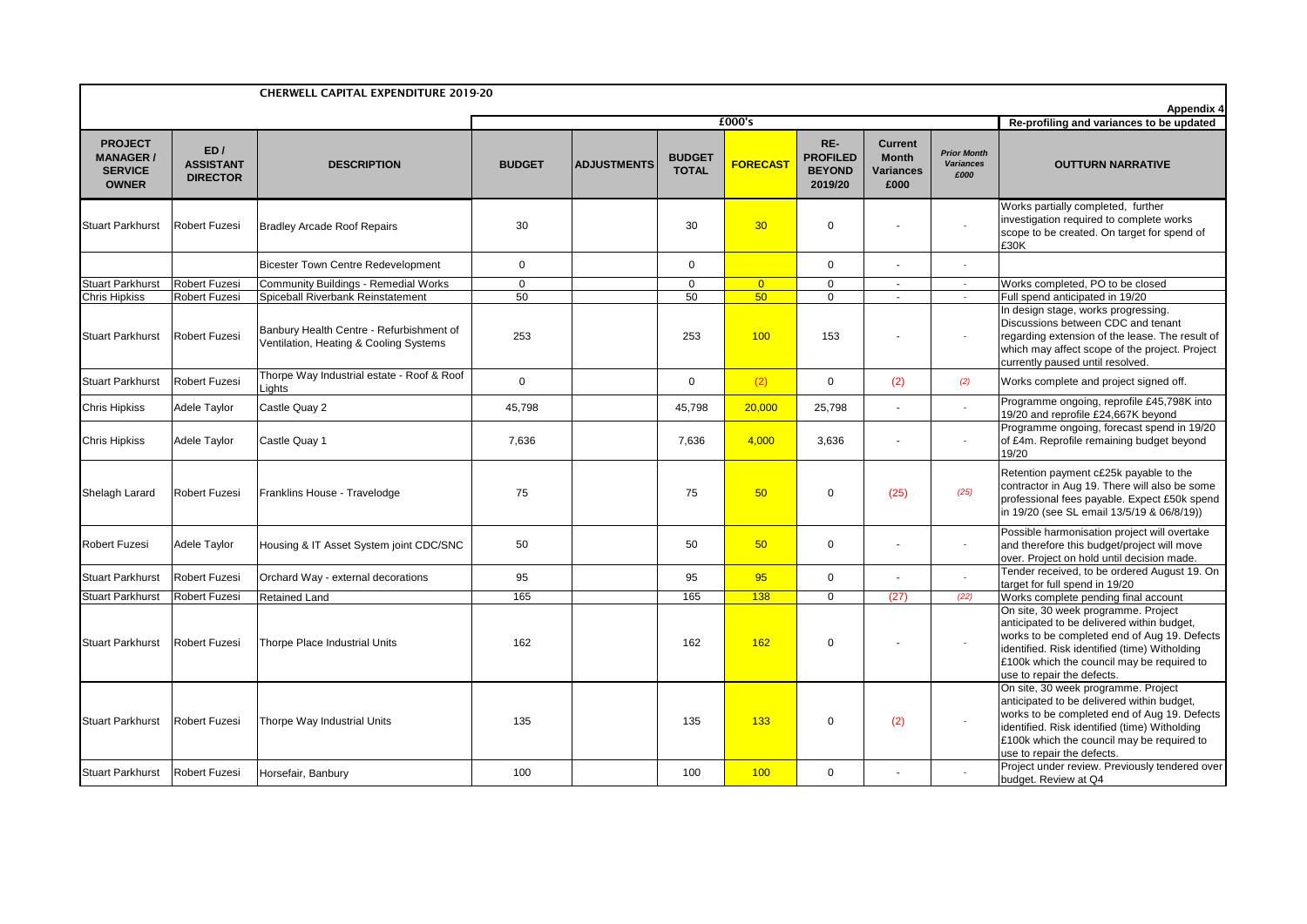| £000's<br>Re-profiling and variances to be updated<br>RE-<br><b>PROJECT</b><br>Current<br>ED/<br><b>Prior Month</b><br><b>PROFILED</b><br><b>MANAGER/</b><br><b>BUDGET</b><br><b>Month</b><br><b>FORECAST</b><br><b>ASSISTANT</b><br><b>ADJUSTMENTS</b><br><b>Variances</b><br><b>OUTTURN NARRATIVE</b><br><b>DESCRIPTION</b><br><b>BUDGET</b><br><b>TOTAL</b><br><b>SERVICE</b><br><b>BEYOND</b><br><b>Variances</b><br>£000<br><b>DIRECTOR</b><br><b>OWNER</b><br>£000<br>2019/20<br>On site, 30 week programme. Project<br>110<br>$\Omega$<br><b>Stuart Parkhurst</b><br><b>Robert Fuzesi</b><br>Thorpe Lane Depot - Tarmac / drainage<br>110<br>110<br>÷,<br>use to repair the defects.<br>On site, 30 week programme. Project<br>40<br><b>Stuart Parkhurst</b><br>40<br>40<br>$\mathbf 0$<br><b>Robert Fuzesi</b><br>EPC certification & compliance works<br>works to be completed end of Aug 19.<br>15<br>$\overline{0}$<br>15<br><b>Chris Hipkiss</b><br>Adele Taylor<br>$\mathbf 0$<br>$\Omega$<br>15<br>Tramway Industrial Estate, Banbury<br>Nicola Riley<br>250<br>250<br>$\overline{0}$<br>250<br>The Mill<br>good repair.<br>Order being raised for investigation stage<br>110<br>$\mathbf 0$<br>which will lead to full design. Full spend<br><b>Stuart Parkhurst</b><br><b>Robert Fuzesi</b><br>Banbury Museum Upgrade of AHU<br>110<br>110<br>anticipated in 19/20<br>154<br>154<br>154<br><b>Robert Fuzesi</b><br>Bodicote House Fire Compliance Works<br>$\overline{0}$<br><b>Stuart Parkhurst</b><br>$\mathcal{L}_{\mathcal{A}}$<br>$\sim$<br>52<br>52<br>62<br>$\Omega$<br>10<br><b>Stuart Parkhurst</b><br><b>Robert Fuzesi</b><br>The Fairway Garage Demolition<br>balances out with savings elsewhere in<br>20<br>3<br><b>Robert Fuzesi</b><br>BYHP Separation of Building to two units<br>17<br>17<br>$\Omega$<br>$\overline{2}$<br><b>Stuart Parkhurst</b><br>in 19/20 (slightly over)<br>169<br><b>Stuart Parkhurst</b><br><b>Robert Fuzesi</b><br>Comlpliance Works with Energy Performanc<br>169<br>169<br>$\mathbf 0$<br>spend.<br><b>Stuart Parkhurst</b><br>142<br>$\mathbf 0$<br>Robert Fuzesi<br>Ferriston Roof Covering<br>142<br>142<br>20<br>$\mathbf 0$<br><b>Stuart Parkhurst</b><br>Robert Fuzesi<br>Pioneer Square Fire Panel<br>20<br>20<br>in 19/20<br>150<br>150<br>150<br>$\overline{0}$<br><b>Stuart Parkhurst</b><br>Robert Fuzesi<br><b>Corporate Asbestos Surveys</b><br>60<br>$\mathbf{r}$<br><b>Stuart Parkhurst</b><br><b>Robert Fuzesi</b><br><b>Corporate Fire Risk Assessments</b><br>60<br>60<br>60<br>Works are being assessed with the consultant.<br>$\mathbf 0$<br>$\sim$<br>$\sim$<br>Once full scope identified, works will proceed.<br><b>Stuart Parkhurst</b><br>Robert Fuzesi<br>Corporate Water Hygiene Legionella Asses<br>35<br>35<br>35<br>$\mathbf 0$<br>$\omega$<br>59<br>59<br>Potential to reprofile part works in to 20/21<br><b>Stuart Parkhurst</b><br>Robert Fuzesi<br><b>Corporate Reinstatement Cost Assessments</b><br>59<br>$\mathbf 0$<br>$\omega$<br>$\sim$<br>195<br>45<br>150<br><b>Stuart Parkhurst</b><br><b>Robert Fuzesi</b><br><b>Works From Compliance Surveys</b><br>195<br>$\sim$<br>$\sim$<br>works tendered July. Costs, more than<br>75<br><b>Stuart Parkhurst</b><br><b>Robert Fuzesi</b><br>Thorpe Place 18_19<br>75<br>75<br>$\mathbf 0$<br>spend anticipated in 19/20 |              | <b>CHERWELL CAPITAL EXPENDITURE 2019-20</b> |     |     |     |  |                                                                                                                                                                                                                                           |
|--------------------------------------------------------------------------------------------------------------------------------------------------------------------------------------------------------------------------------------------------------------------------------------------------------------------------------------------------------------------------------------------------------------------------------------------------------------------------------------------------------------------------------------------------------------------------------------------------------------------------------------------------------------------------------------------------------------------------------------------------------------------------------------------------------------------------------------------------------------------------------------------------------------------------------------------------------------------------------------------------------------------------------------------------------------------------------------------------------------------------------------------------------------------------------------------------------------------------------------------------------------------------------------------------------------------------------------------------------------------------------------------------------------------------------------------------------------------------------------------------------------------------------------------------------------------------------------------------------------------------------------------------------------------------------------------------------------------------------------------------------------------------------------------------------------------------------------------------------------------------------------------------------------------------------------------------------------------------------------------------------------------------------------------------------------------------------------------------------------------------------------------------------------------------------------------------------------------------------------------------------------------------------------------------------------------------------------------------------------------------------------------------------------------------------------------------------------------------------------------------------------------------------------------------------------------------------------------------------------------------------------------------------------------------------------------------------------------------------------------------------------------------------------------------------------------------------------------------------------------------------------------------------------------------------------------------------------------------------------------------------------------------------------------------------------------------------------------------------------------------------------------------------------------------------------------------------------------------------------------------------------------------------------------------------------------------------------------------------------------------|--------------|---------------------------------------------|-----|-----|-----|--|-------------------------------------------------------------------------------------------------------------------------------------------------------------------------------------------------------------------------------------------|
|                                                                                                                                                                                                                                                                                                                                                                                                                                                                                                                                                                                                                                                                                                                                                                                                                                                                                                                                                                                                                                                                                                                                                                                                                                                                                                                                                                                                                                                                                                                                                                                                                                                                                                                                                                                                                                                                                                                                                                                                                                                                                                                                                                                                                                                                                                                                                                                                                                                                                                                                                                                                                                                                                                                                                                                                                                                                                                                                                                                                                                                                                                                                                                                                                                                                                                                                                                          |              |                                             |     |     |     |  | <b>Appendix 4</b>                                                                                                                                                                                                                         |
|                                                                                                                                                                                                                                                                                                                                                                                                                                                                                                                                                                                                                                                                                                                                                                                                                                                                                                                                                                                                                                                                                                                                                                                                                                                                                                                                                                                                                                                                                                                                                                                                                                                                                                                                                                                                                                                                                                                                                                                                                                                                                                                                                                                                                                                                                                                                                                                                                                                                                                                                                                                                                                                                                                                                                                                                                                                                                                                                                                                                                                                                                                                                                                                                                                                                                                                                                                          |              |                                             |     |     |     |  |                                                                                                                                                                                                                                           |
|                                                                                                                                                                                                                                                                                                                                                                                                                                                                                                                                                                                                                                                                                                                                                                                                                                                                                                                                                                                                                                                                                                                                                                                                                                                                                                                                                                                                                                                                                                                                                                                                                                                                                                                                                                                                                                                                                                                                                                                                                                                                                                                                                                                                                                                                                                                                                                                                                                                                                                                                                                                                                                                                                                                                                                                                                                                                                                                                                                                                                                                                                                                                                                                                                                                                                                                                                                          |              |                                             |     |     |     |  | anticipated to be delivered within budget,<br>works to be completed end of Aug 19. Defects<br>identified. Risk identified (time) Witholding<br>£100k which the council may be required to                                                 |
|                                                                                                                                                                                                                                                                                                                                                                                                                                                                                                                                                                                                                                                                                                                                                                                                                                                                                                                                                                                                                                                                                                                                                                                                                                                                                                                                                                                                                                                                                                                                                                                                                                                                                                                                                                                                                                                                                                                                                                                                                                                                                                                                                                                                                                                                                                                                                                                                                                                                                                                                                                                                                                                                                                                                                                                                                                                                                                                                                                                                                                                                                                                                                                                                                                                                                                                                                                          |              |                                             |     |     |     |  | anticipated to be delivered within budget,                                                                                                                                                                                                |
|                                                                                                                                                                                                                                                                                                                                                                                                                                                                                                                                                                                                                                                                                                                                                                                                                                                                                                                                                                                                                                                                                                                                                                                                                                                                                                                                                                                                                                                                                                                                                                                                                                                                                                                                                                                                                                                                                                                                                                                                                                                                                                                                                                                                                                                                                                                                                                                                                                                                                                                                                                                                                                                                                                                                                                                                                                                                                                                                                                                                                                                                                                                                                                                                                                                                                                                                                                          |              |                                             |     |     |     |  | Site survery works not budgeted for in 19/20                                                                                                                                                                                              |
|                                                                                                                                                                                                                                                                                                                                                                                                                                                                                                                                                                                                                                                                                                                                                                                                                                                                                                                                                                                                                                                                                                                                                                                                                                                                                                                                                                                                                                                                                                                                                                                                                                                                                                                                                                                                                                                                                                                                                                                                                                                                                                                                                                                                                                                                                                                                                                                                                                                                                                                                                                                                                                                                                                                                                                                                                                                                                                                                                                                                                                                                                                                                                                                                                                                                                                                                                                          |              |                                             |     |     |     |  | Robert to provide forecast spend for 19/20 and<br>reprofile for 20/21. A recent condition survey of<br>the property outlined necessary remedial<br>works and approach that would need to be<br>undertaken to bring the building back into |
|                                                                                                                                                                                                                                                                                                                                                                                                                                                                                                                                                                                                                                                                                                                                                                                                                                                                                                                                                                                                                                                                                                                                                                                                                                                                                                                                                                                                                                                                                                                                                                                                                                                                                                                                                                                                                                                                                                                                                                                                                                                                                                                                                                                                                                                                                                                                                                                                                                                                                                                                                                                                                                                                                                                                                                                                                                                                                                                                                                                                                                                                                                                                                                                                                                                                                                                                                                          |              |                                             |     |     |     |  |                                                                                                                                                                                                                                           |
|                                                                                                                                                                                                                                                                                                                                                                                                                                                                                                                                                                                                                                                                                                                                                                                                                                                                                                                                                                                                                                                                                                                                                                                                                                                                                                                                                                                                                                                                                                                                                                                                                                                                                                                                                                                                                                                                                                                                                                                                                                                                                                                                                                                                                                                                                                                                                                                                                                                                                                                                                                                                                                                                                                                                                                                                                                                                                                                                                                                                                                                                                                                                                                                                                                                                                                                                                                          |              |                                             |     |     |     |  | Order raised for design. Review in October                                                                                                                                                                                                |
|                                                                                                                                                                                                                                                                                                                                                                                                                                                                                                                                                                                                                                                                                                                                                                                                                                                                                                                                                                                                                                                                                                                                                                                                                                                                                                                                                                                                                                                                                                                                                                                                                                                                                                                                                                                                                                                                                                                                                                                                                                                                                                                                                                                                                                                                                                                                                                                                                                                                                                                                                                                                                                                                                                                                                                                                                                                                                                                                                                                                                                                                                                                                                                                                                                                                                                                                                                          |              |                                             |     |     |     |  | Full spend anticipated in 19/20. Review Q3<br>Forecasting protential overspend of £10k -<br>property - budget review once tenders returned                                                                                                |
|                                                                                                                                                                                                                                                                                                                                                                                                                                                                                                                                                                                                                                                                                                                                                                                                                                                                                                                                                                                                                                                                                                                                                                                                                                                                                                                                                                                                                                                                                                                                                                                                                                                                                                                                                                                                                                                                                                                                                                                                                                                                                                                                                                                                                                                                                                                                                                                                                                                                                                                                                                                                                                                                                                                                                                                                                                                                                                                                                                                                                                                                                                                                                                                                                                                                                                                                                                          |              |                                             |     |     |     |  | Order raised for design. Full spend anticipated                                                                                                                                                                                           |
|                                                                                                                                                                                                                                                                                                                                                                                                                                                                                                                                                                                                                                                                                                                                                                                                                                                                                                                                                                                                                                                                                                                                                                                                                                                                                                                                                                                                                                                                                                                                                                                                                                                                                                                                                                                                                                                                                                                                                                                                                                                                                                                                                                                                                                                                                                                                                                                                                                                                                                                                                                                                                                                                                                                                                                                                                                                                                                                                                                                                                                                                                                                                                                                                                                                                                                                                                                          |              |                                             |     |     |     |  | Phase one on site, 15 week programme.<br>Project anticipated to be on target, £130k<br>spend for works to be completed end of Aug<br>19. Design works for Phase two works to<br>commence in September. On target for full                 |
|                                                                                                                                                                                                                                                                                                                                                                                                                                                                                                                                                                                                                                                                                                                                                                                                                                                                                                                                                                                                                                                                                                                                                                                                                                                                                                                                                                                                                                                                                                                                                                                                                                                                                                                                                                                                                                                                                                                                                                                                                                                                                                                                                                                                                                                                                                                                                                                                                                                                                                                                                                                                                                                                                                                                                                                                                                                                                                                                                                                                                                                                                                                                                                                                                                                                                                                                                                          |              |                                             |     |     |     |  | Works being tendered anticipated start date of<br>September. Full spend anticipated in 19/20                                                                                                                                              |
|                                                                                                                                                                                                                                                                                                                                                                                                                                                                                                                                                                                                                                                                                                                                                                                                                                                                                                                                                                                                                                                                                                                                                                                                                                                                                                                                                                                                                                                                                                                                                                                                                                                                                                                                                                                                                                                                                                                                                                                                                                                                                                                                                                                                                                                                                                                                                                                                                                                                                                                                                                                                                                                                                                                                                                                                                                                                                                                                                                                                                                                                                                                                                                                                                                                                                                                                                                          |              |                                             |     |     |     |  | Order raised for design. Full spend anticipated                                                                                                                                                                                           |
|                                                                                                                                                                                                                                                                                                                                                                                                                                                                                                                                                                                                                                                                                                                                                                                                                                                                                                                                                                                                                                                                                                                                                                                                                                                                                                                                                                                                                                                                                                                                                                                                                                                                                                                                                                                                                                                                                                                                                                                                                                                                                                                                                                                                                                                                                                                                                                                                                                                                                                                                                                                                                                                                                                                                                                                                                                                                                                                                                                                                                                                                                                                                                                                                                                                                                                                                                                          |              |                                             |     |     |     |  |                                                                                                                                                                                                                                           |
|                                                                                                                                                                                                                                                                                                                                                                                                                                                                                                                                                                                                                                                                                                                                                                                                                                                                                                                                                                                                                                                                                                                                                                                                                                                                                                                                                                                                                                                                                                                                                                                                                                                                                                                                                                                                                                                                                                                                                                                                                                                                                                                                                                                                                                                                                                                                                                                                                                                                                                                                                                                                                                                                                                                                                                                                                                                                                                                                                                                                                                                                                                                                                                                                                                                                                                                                                                          |              |                                             |     |     |     |  |                                                                                                                                                                                                                                           |
|                                                                                                                                                                                                                                                                                                                                                                                                                                                                                                                                                                                                                                                                                                                                                                                                                                                                                                                                                                                                                                                                                                                                                                                                                                                                                                                                                                                                                                                                                                                                                                                                                                                                                                                                                                                                                                                                                                                                                                                                                                                                                                                                                                                                                                                                                                                                                                                                                                                                                                                                                                                                                                                                                                                                                                                                                                                                                                                                                                                                                                                                                                                                                                                                                                                                                                                                                                          |              |                                             |     |     |     |  |                                                                                                                                                                                                                                           |
|                                                                                                                                                                                                                                                                                                                                                                                                                                                                                                                                                                                                                                                                                                                                                                                                                                                                                                                                                                                                                                                                                                                                                                                                                                                                                                                                                                                                                                                                                                                                                                                                                                                                                                                                                                                                                                                                                                                                                                                                                                                                                                                                                                                                                                                                                                                                                                                                                                                                                                                                                                                                                                                                                                                                                                                                                                                                                                                                                                                                                                                                                                                                                                                                                                                                                                                                                                          |              |                                             |     |     |     |  |                                                                                                                                                                                                                                           |
| <b>Robert Fuzesi</b><br>$\overline{0}$<br>$\sim$<br>$\sim$                                                                                                                                                                                                                                                                                                                                                                                                                                                                                                                                                                                                                                                                                                                                                                                                                                                                                                                                                                                                                                                                                                                                                                                                                                                                                                                                                                                                                                                                                                                                                                                                                                                                                                                                                                                                                                                                                                                                                                                                                                                                                                                                                                                                                                                                                                                                                                                                                                                                                                                                                                                                                                                                                                                                                                                                                                                                                                                                                                                                                                                                                                                                                                                                                                                                                                               | Adele Taylor | CDC Feasibility of utilisation of proper    | 100 | 100 | 100 |  | anticipated - alterting specification to make<br>effciencies and then retendered. Forecast start<br>date of December for a 4 week project. Full<br>Reprofiled.                                                                            |